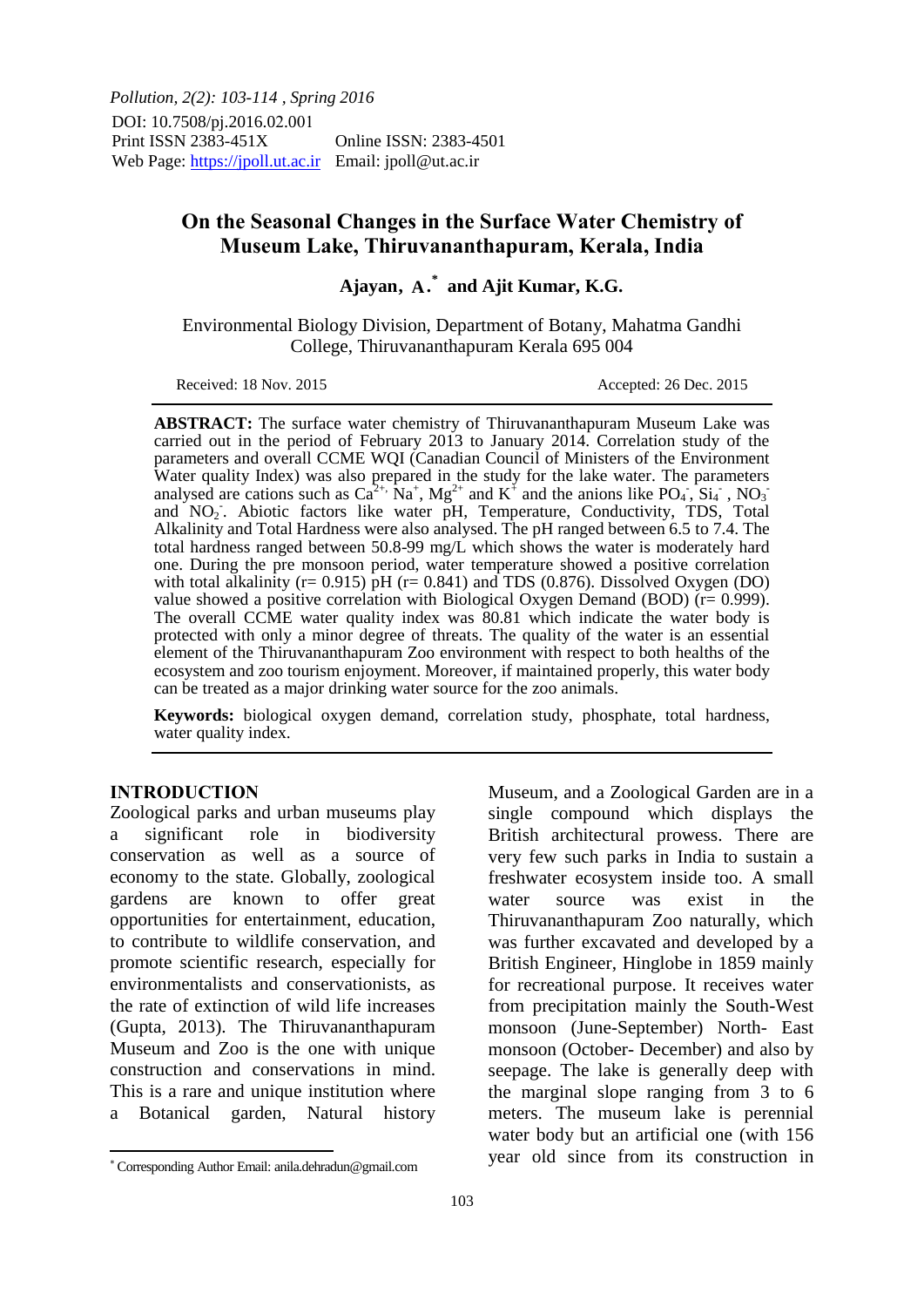1859), has never lost its water level even in the scorching summers.

Water is a precious resource for life to exist. Freshwater in its chemistry is a combination of inorganic matter in ionic forms and also as dissolved gases. Major ions present in natural water include the cations  $Ca^{2+}$ , Na<sup>+</sup>, Mg<sup>2+</sup> and K<sup>+</sup> and the anions  $HCO_3^-$ ,  $SO_4$ , Cl. Water is a good solvent and it dissolves minerals and retains them in solution. Dissolved Organic Carbon in smaller concentrations also influences the ionic balance of the water. Water chemistry is affected by climate, geology and often autochthonous activities from surrounding ecosystem. The quality of water in any ecosystem provides significant information about the available resources for supporting life in that ecosystem and depends on the abiotic factors (Dhawale and Ghyare, 2015). Increased pollution level in the water contributes to health hazards and leads to deterioration of the ecosystem (Joseph *et al*., 2009). On the other hand, in case of pristine aqua systems, such studies shall contribute towers the protection and preservation of its good water quality (Muniyan and Ambedkar, 2011). Protecting and preserving the quality of any water body is a significant duty of today. Although it is inside a protected area the quality of the water is to be determined regularly so that measures to check the source of pollution can be done.

Lakes and rivers are highly heterogeneous in nature and several studies have been carried out for the documentation of this heterogeneity which focused on the physical and chemical parameters of water. Seasonal changes in the water chemistry of water bodies have been studied and evaluated worldwide. Castañé *et al*. (2015) has studied the water quality of Luján River in Buenos Aires. Physico chemical analysis of Usma River was studied by Ugwu and Wakawa (2012). Water quality refers to the overall physical, chemical, and biological characteristics of water. Kennel *et al*. (2007) has studied the water quality status of an urban river system in river Bagmati in Nepal. Gaytan *et al*. (2009), has made an initial appraisal of water quality of Lake Santa in Mexico. Singh and Balasingh (2011) have made a study on the limnological characteristics of Kodaikanal Lake with special reference to phytoplankton diversity. Raj and Azeez (2009) have studied the spatial and temporal variations in the surface water chemistry of Bharathapuzha River. Dhinamala *et al*. (2015) has studied the nutrient status of Pulicat Lake. The nutrient levels and phytoplankton presence reflect the water quality status. The overall environmental status of the ecosystem can be obtained from different physico chemical and biological parameters studied. Sheela *et al*. (2010) has studied the environmental status of the Veli- Akkulam Lake in Thiruvananthapuram. Correlation studies are used to assess and interpret the quality relationship between various chemical parameters of the aquatic system. Bhatnagar and Devi (2012) have used correlation studies to assess the lentic water quality of Bhrahmasarovar in India.

Water quality is usually calculated using water quality index. Water quality index is a number that has a finite scale to differentiate between polluted water and very clean water. This number converts different water quality data into one simple indicator that can be used to describe the overall quality of water. Water quality index is an efficient tool which aims to provide solitary numerical value for a large and comprehensive water quality data to illustrate the water quality. Therefore, it is a simple tool for decision makers on the quality and possible uses of a water body (Tiwari and Mishra, 1985; Bordalo et al., 2001; Cude, 2001, Kannel *et al.,* 2007; Ramakrishnaiah *et al*., 2009). The CCME WQI is based on a formula developed by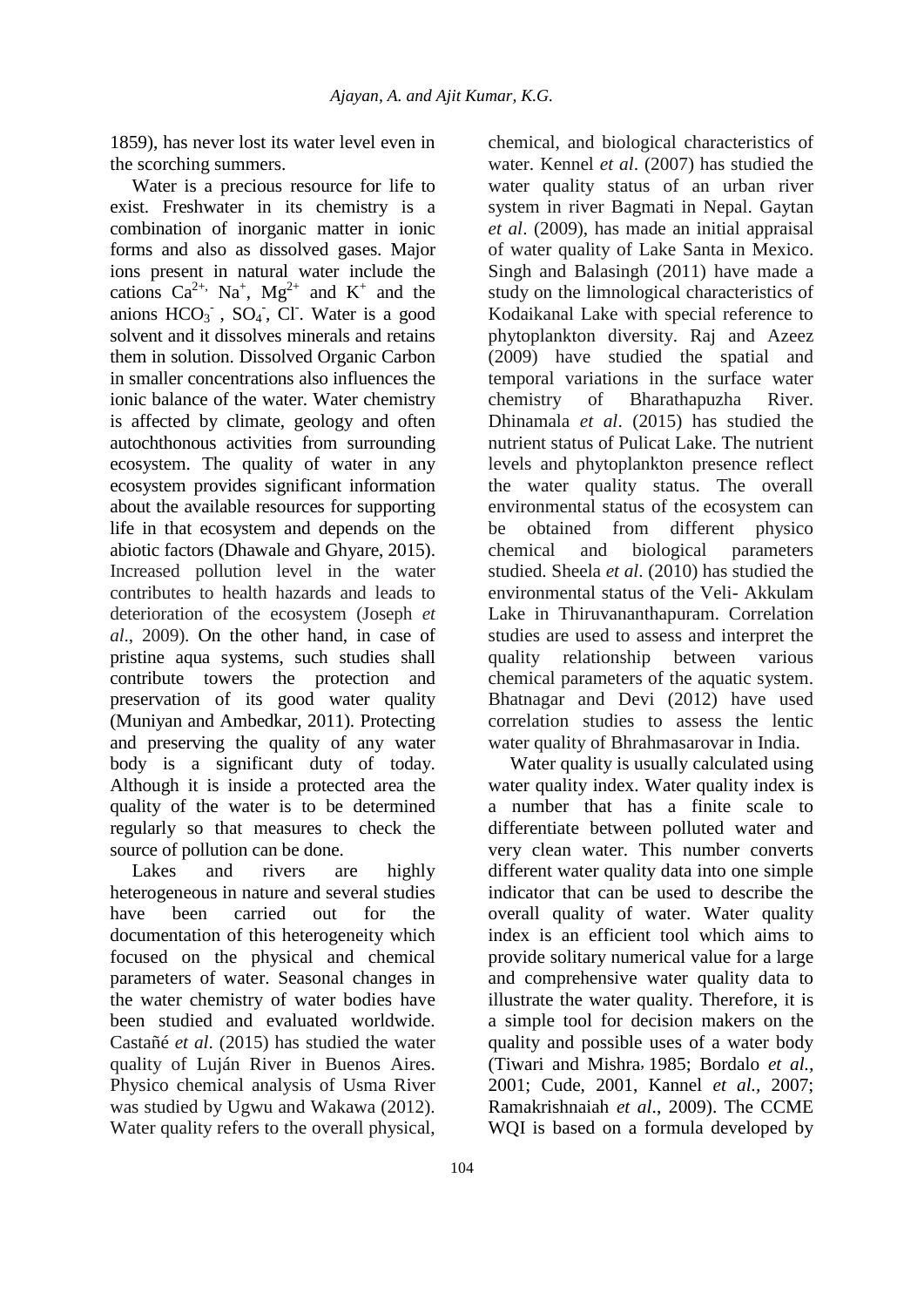the British Columbia Ministry of Environment, Lands, and Parks that was modified by Alberta Environment. Lumb *et al*. (2006), Pal *et al*. (2015), and Al-Janabi *et al*. (2015) have observed the CCME WQI as an efficient tool in monitoring water quality.

Regular water quality monitoring of water resources are necessary for sustainability of ecosystem health and hygiene, agricultural use and domestic use (Pal, 2015). The quality of the water is an essential element of the Thiruvananthapuram Zoo environment with respect to both healths of the ecosystem and zoo tourism enjoyment. This can be treated as a major water source for animals if it can be maintained properly at the quality levels.

### **MATERIALS AND METHODS**

#### **Study Area**

The Thiruvananthapuram museum and zoo is one of the oldest of its kind in India, located at the heart of the city (08˚30' N, 076˚57'E). Swathi Thirunal (1813-1847), illustrious king and music composer who ruled southern Kerala (Travancore) during 1830-1847 could be said to be the visionary behind establishment of the Thiruvananthapuram Museum and Zoo. The lake was constructed for recreational purpose. Water was pumped into the lake and seepage and precipitation formed the source of water. The animal excreta and the washings were drained earlier into the lake. Later with more and more concerns over beautification of the zoo, the water of the lake was drained out and cleaned twice in 1990 and in 2010. At present, washings and excreta from the animal cages are drained out through separate pipes into the main city drainage system. Water of this lake is now pumped out for daily cleaning of animal cages, for their bathing and to fill the tanks of the water loving animals and also for watering the plants in the garden and zoo premises. Although it is in the midst of a busy city, the zoo lake is now out of any kind of pollution as there is no dumping of wastes. The Museum Lake is unaffected by any strong anthropogenic perturbations and pollution. It is considered as a protected ecosystem under the custody of Directorate of Zoo and Museums, Government of Kerala. The Central Zoo Authority established in 1992 under the Ministry of Environment and Forest of India, enacts uniform management code to all the Zoos in the country and provides financial and technical support for the Zoos.

The zoo is extended over 55 acres and the water body is 1.90 acre in area. Along one side of the lake is an island lushed with green shrubs and lianas. This ecosystem encompasses diversity of fishes in turn, forms food for a good number of winged beauties.

No significant works have been done in Govt Museum and Zoo, Thiruvananthapuram especially on the water chemistry and quality of the lentic body inside.

Water chemistry provides current status of the quality of water. This determines the healthy status of the associated flora and fauna of that ecosystem. A wide variety of exotic and indigenous flora is associated with the water body which provides enough shade to the surface water along its periphery. The riparian vegetation provides food and shelter for a good number of birds. Nesting of Little Grebe and Oriental darter on the zoo premises near the lake was already reported.

Although it is in the midst of a busy city, the museum lakes are undisturbed ecosystem except for reports of plastic bottles and carry bags thrown carelessly by the zoo visitors.

In recent years, many scientific studies are conducted to know about the water chemistry and quality parameters. The study was carried out for a period of one year from February 2013 to January 2014. The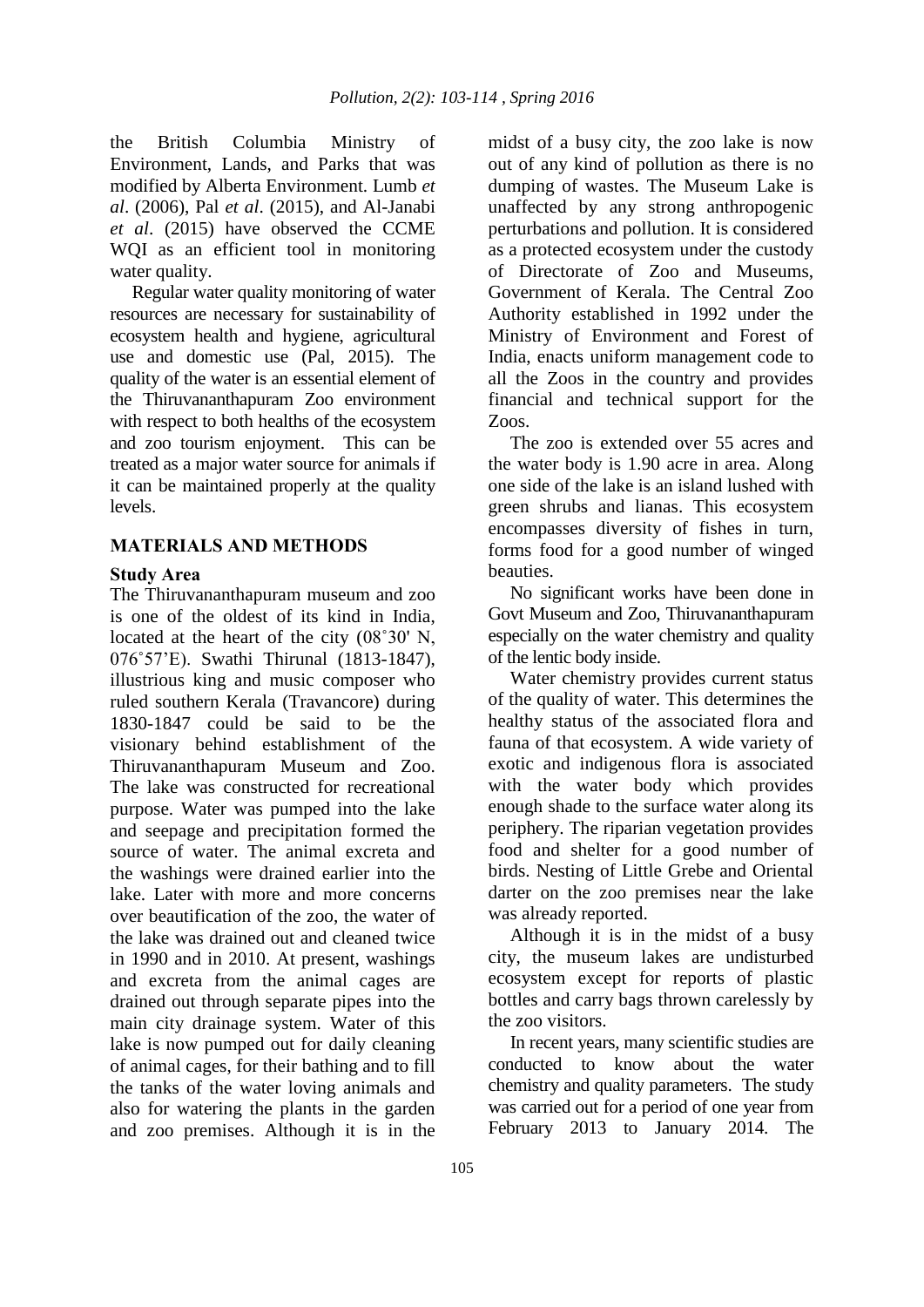parameters analysed are cations such as  $Ca^{2+}$ ,  $Na^+$ ,  $Mg^{2+}$  and  $K^+$  and the anions like PO<sub>4</sub>,  $Si<sub>4</sub>$ ,  $NO<sub>3</sub>$  and  $NO<sub>2</sub>$ . Abiotic factors like water pH, Temperature, Conductivity, TDS, Total Alkalinity and Total Hardness are also calculated following APHA (2012). The analysis samples were taken in one litre clean plastic bottles from selected sites of the lake.

Correlation study was calculated using PAST software ver. 1.34 was done for the statistical analysis of the data obtained.

## **Calculation of CCME Water Quality Index**

The calculation for water quality index was done from a set of ten physico chemical parameters. CPCB (2009) recommended standards for inland surface water were applied to categorize the water. Canadian Council of Ministers of the Environment developed a water quality index which includes three essential measures of variance (Scope, Frequency and Amplitude). CCMEWQI was based on the water quality index developed by British Columbia in 1995. These measures of variance come together with a set of range of values classifying quality of water into five classes namely; poor, marginal, fair, good and excellent.

The detailed formulation of the WQI as described in the Canadian WQI Technical report (CCME, 2001) is as follows:

Mathematical formulation of the Canadian Council of Ministers of the Environment Water Quality Index (CCME-WQI) is:

$$
CCME WQI = 100 - \left[ \frac{\sqrt{F_1^2 + F_2^2 + F_3^2}}{1.732} \right]
$$
 (1)

where F1 (Scope) represents the extent of water quality guideline non-compliance

over the time period of interest.  
\n
$$
F_1 = \frac{No. \text{ of failed variables}}{Total \text{ no. of failed variables}} \times 100 \qquad (2)
$$

F2 (Frequency) represents the percentage of individual tests that do not meet objectives (failed tests).

$$
F_2 = \frac{No. \text{ of failed tests}}{Total \text{ no. of failed tests}} \times 100 \tag{3}
$$

F3 (Amplitude) represents the amount by which, failed test values do not meet their objectives. F3 is calculated in three steps.

### **Step 1. Calculation of Excursion**

Excursion is the number of times that an individual concentration is:

1. Greater than the objective when the objective under consideration is maximum. In this case the excursion is calculated as:

Exclusion<sub>i</sub> = 
$$
\frac{failed \ test \ valuei}{objectivej} - 1
$$
 (4)

2. Less than the objective when the objective under consideration is minimum. The expression for the excursion in this case is given as:

$$
Exclusion_i = \frac{objectivej}{failed\ tests\ valuei} - 1
$$
 (5)

## **Step 2. Estimation of Normalized Sum of Excursions**

The normalized sum of excursions (nse), represents the collective amount by which individual tests are out of compliance. It is estimated by summing the excursions of individual tests from their objectives and dividing by the total number of tests for both meeting objectives and not meeting objectives:

$$
nse = \frac{\sum_{i=1}^{n} \text{excrusioni}}{\text{Sum of tests}}
$$
(6)

#### **Step 3. Estimation of F3 (Amplitude)**

F3 (Amplitude) is calculated by an asymptotic function that scales the normalized sum of the excursions from objectives to yield a range of values from 0 to 100.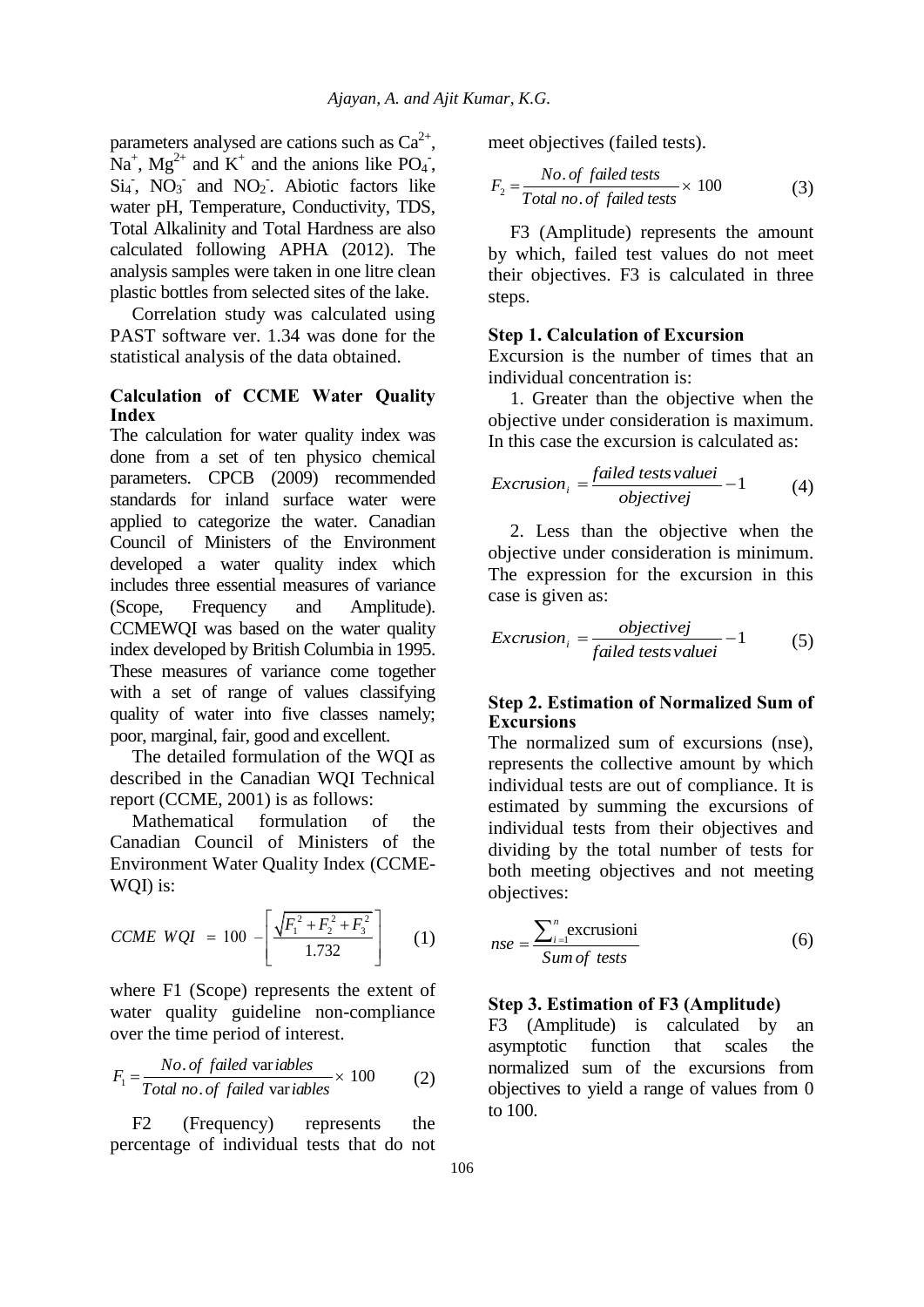$$
F_3 = \frac{nse}{0.01nse + 0.01}
$$
 (7)

#### **RESULTS AND DISCUSSIONS**

The chemical composition is the main characteristics of water quality that define its fitness for particular kinds of water use (Nikanorov and Brazhnikova, 2015). The quality determines the diversity of micro and macro flora and fauna associated with the ecosystem. Water quality evaluation is considered as a critical issue in recent years, especially when freshwater is becoming a scarce resource in the future (Gokot *et al*., 2012).

The result of the physico chemical attributes (minimum and maximum values of the water body for the Pre monsoon, Monsoon and Post monsoon period) are shown in Figure 1, 2 and 3.

The mean and standard deviation values for the parameters are shown in Table 1.



**Fig. 1. Maximum and Minimum values for the three seasons for DO, BOD and COD**



Fig. 2. Maximum and Minimum values for the three seasons for Ca<sup>2+,</sup> Na<sup>+</sup>, Mg<sup>2+</sup> and K<sup>+</sup> PO<sub>4</sub>, Si<sub>4</sub>, NO<sub>3</sub> **and NO<sup>2</sup> -**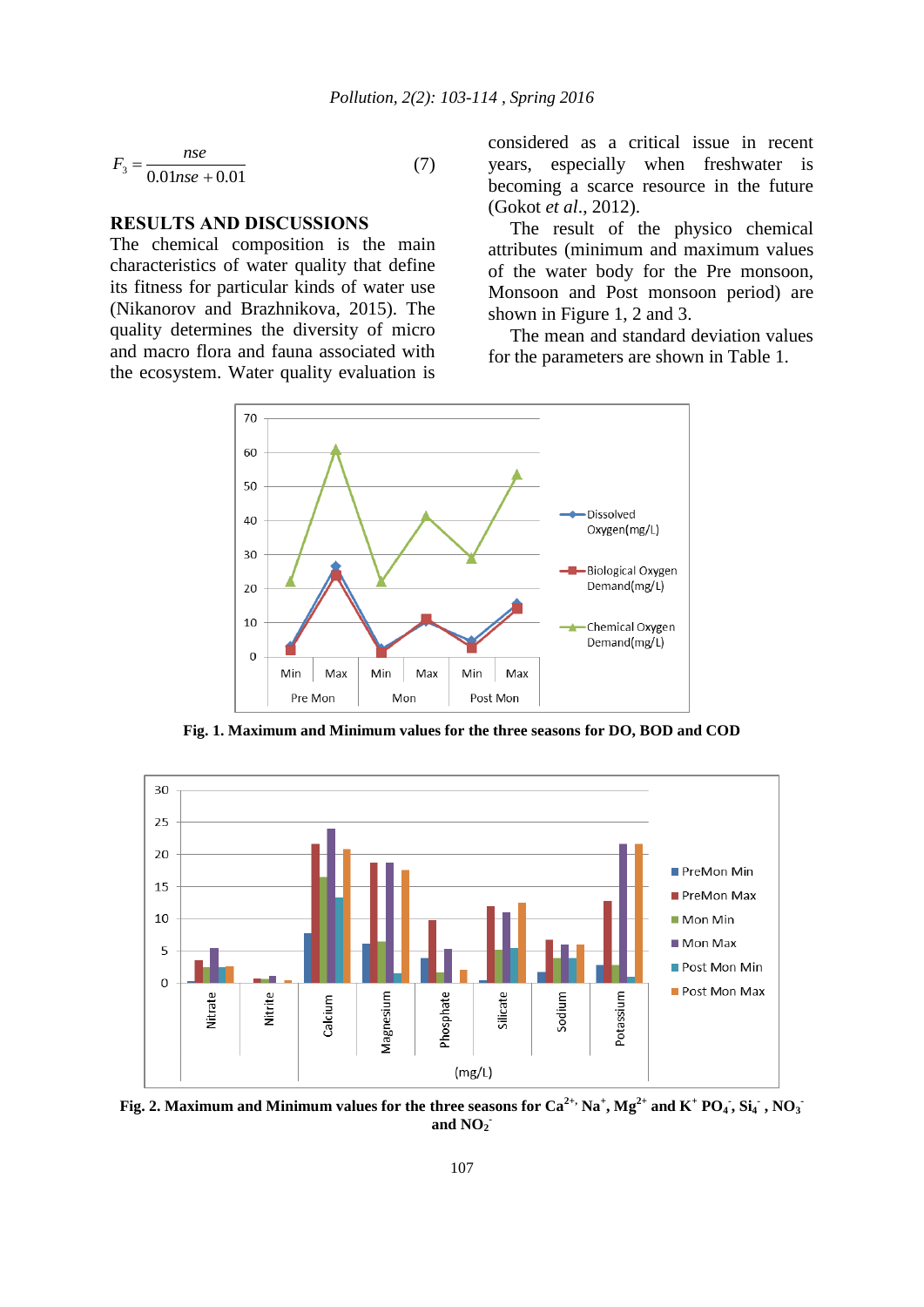



**Fig. 3. Maximum and Minimum values for the three seasons for WT, pH, TA, TDS and Conductivity** 

| <b>Parameters</b> | <b>Pre Monsoon</b> | <b>Monsoon</b>    | <b>Post Monsoon</b> |
|-------------------|--------------------|-------------------|---------------------|
| WT                | $23.7 \pm 1.5$     | $23.25 \pm 0.5$   | $23 \pm 0.82$       |
| pH                | $6.9 \pm 0.42$     | $6.8 \pm 0.34$    | $6.9 \pm 0.52$      |
| DO                | $11.29 \pm 10.98$  | $8.28 \pm 4.02$   | $8.08 \pm 5.11$     |
| <b>BOD</b>        | $10.07 \pm 10.11$  | $8.29 \pm 4.29$   | $6.00 + 5.45$       |
| COD               | $43.60 \pm 16.30$  | $30.08 + 9.67$    | $43.35 \pm 10.35$   |
| <b>TA</b>         | $21.56 \pm 2.99$   | $16.63 \pm 3.38$  | $17.35 \pm 1.27$    |
| NO <sub>3</sub>   | $1.73 \pm 1.55$    | $3.99 \pm 1.54$   | $2.60+0.07$         |
| NO <sub>2</sub>   | $0.39 \pm 0.30$    | $0.90+0.21$       | $0.22 \pm 0.18$     |
| CaH               | $13.4 + 5.95$      | $18.65 \pm 3.59$  | $17.23 \pm 3.05$    |
| <b>TH</b>         | $69.44 + 26.76$    | $62.59 + 8.22$    | $63.25 \pm 30.54$   |
| MgH               | $13.30 + 5.30$     | $14.11 + 5.88$    | $11.03 + 6.77$      |
| <b>Phos</b>       | $6.87 \pm 3.22$    | $3.46 \pm 2.12$   | $1.43 \pm 0.91$     |
| Sili              | $5.35 \pm 5.19$    | $8.06 \pm 3.35$   | $9.72 \pm 3.00$     |
| N <sub>a</sub>    | $4.88 \pm 2.17$    | $4.94 \pm 1.22$   | $5.13 \pm 1.05$     |
| K                 | $6.16 + 4.48$      | $12.24 \pm 10.81$ | $11.68 \pm 11.48$   |
| <b>TDS</b>        | $76.30 \pm 7.35$   | $77.72 + 3.47$    | $76.41 \pm 10.46$   |
| Cond              | $156.20 \pm 6.28$  | $147.10 \pm 8.16$ | $153.88 \pm 6.05$   |

**Table 1. Standard Deviation and Mean for the three seasons** 

(WT- $\mathrm{^{\circ}C}$ ; TDS & Cond -m mho; Others in mg/L)

The water temperature showed a range and a deviation between 23.7±1.5 and 23.25±0.5 during Post monsoon and Monsoon respectively and 23±0.82 during Post monsoon period. The pH values observed is between 6.5- 7.6 which confirms the suitability of the living organisms in the water body. The dissolved oxygen in the current study ranges between 2.25-26.6 mg/L. Dissolved Oxygen (DO) reached maximum during the pre monsoon and least during the monsoon. Higher DO means rate of oxygen replenishment in water is greater than  $O<sub>2</sub>$  consumption and this is healthy for almost all aquatic systems (Adak *et al*., 2002). The two important sources of oxygen in water are: diffusion of oxygen from the air into the water and the photosynthetic activity of aquatic autotrophs. Dissolved Oxygen determines the parameter for the survival of fishes and other aquatic organisms. Measurement of DO can be used to indicate the degree of pollution by organic matter and also in assessing water pollution (Laluraj *et*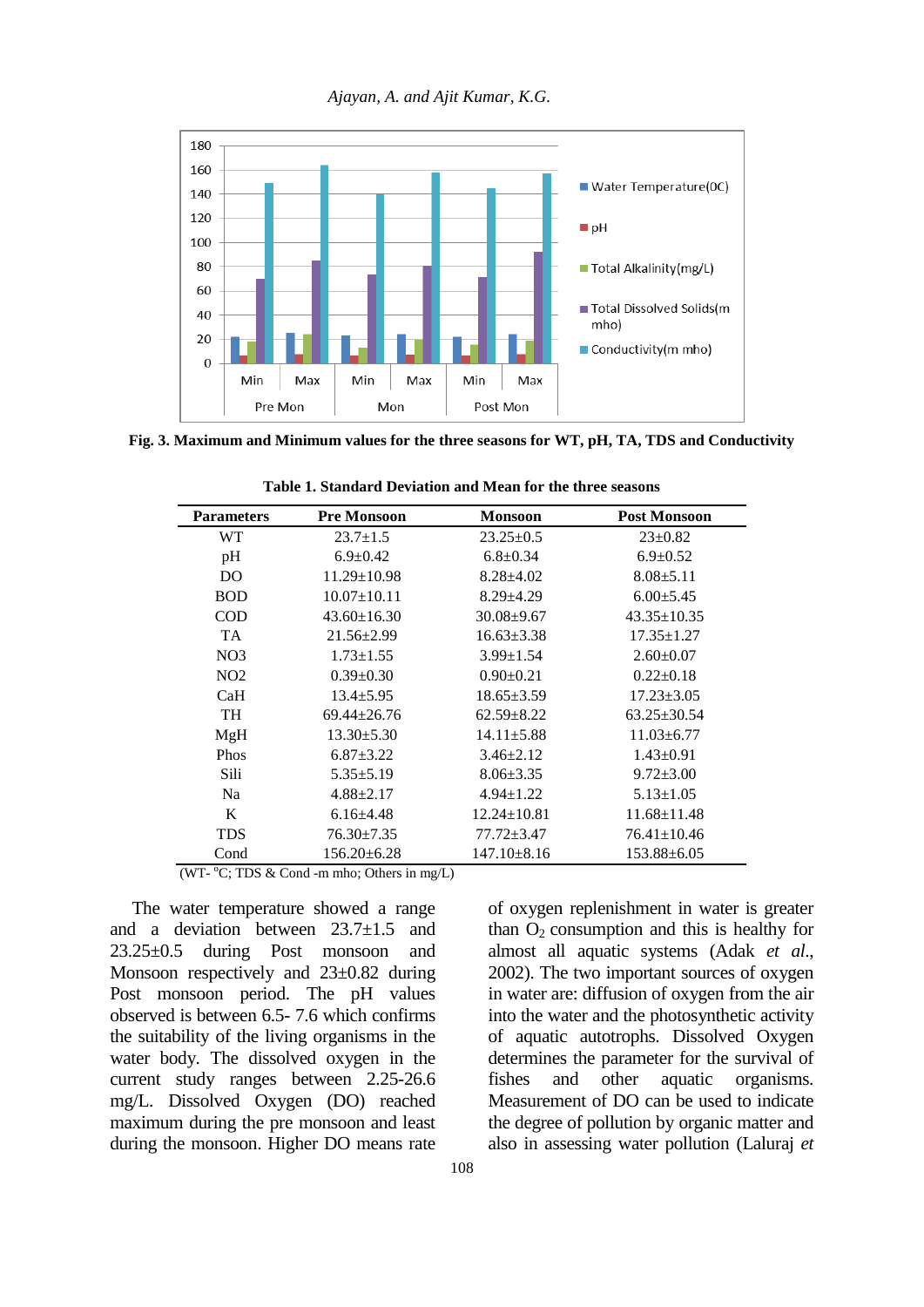*al*., 2002). Oxygen is also needed for many chemical reactions that are important to ecosystem functioning such as, oxidation of metals, decomposition of dead, and decaying matter, etc. (Ramachandra and Solanki, 2007).

Seasonal average of Biological Oxygen Demand (BOD) was 10.07 mg/L for Pre monsoon and 8.29 and 6.0 mg/L during Monsoon and Post monsoon seasons respectively. The value for BOD reached highest (23.93 mg/l) during the month of February. High BOD is an indicator of degradation activity by the microbes on organic matter and thereby, reduction of oxygen content in the lake (Jacob *et al*., 2008; Ajayan and Kumar, 2014). The lake is organically polluted with autochthonous sources such as the leaf debris from the riparian vegetation, the visiting birds and bats excreta.

The Chemical Oxygen Demand (COD) for the Pre monsoon was  $43.60 \pm 16.30$  and 30.08±9.67 and 43.35±10.35 for Monsoon and Post monsoon respectively. The dissolved solids especially Calcium and Magnesium result in the Total Hardness of the water. The TH for the water ranged between  $20.5 - 99$  mg/L. The degree of hardness increases as the amount of Calcium and Magnesium increases. Hardness with 60- 120 mg/L is considered as moderately hard water. The water in the present study is a moderately hard one. It was noticed that as the content of Ca and Mg increases, the content of hardness also shoots up (Skipton, 2009).The maximum permissible limit of hardness is 200 mg/l (BIS, 2012).

Nitrates are the oxidised forms of nitrogen and the end product of the aerobic decomposition of organic nitrogenous matter. Nitrogen along with phosphorus is termed as a bio stimulant. The evaluation of nitrate is paramount importance in understanding the nutritional status of water bodies. In drinking water sources, the permissible limit of nitrates are 45 mg/L. The

nitrate concentration in surface water is normally low (0–18 mg/l) but can reach high levels as a result of agricultural runoff, refuse dump runoff or contamination with human or animal wastes (WHO 2011). The  $NO<sub>3</sub>$ values were 1.73±1.55 for Pre monsoon and 3.99±1.54 and 2.60±0.07 for Monsoon and Post monsoon period respectively. Pseudomonas, Klebsiella and *Staphylococcus* have significant ability to remove nitrate from water (Olaolu *et al*., 2013). Ajayan *et al*. (2015) has isolated Pseudomonas sp, Klebsiella oxytoca and Staphylococcus sp from the lake water.

Phosphates are the growth limiting nutrient and can be the nutrient that limits the primary productivity in water. The presence of phosphates ranged between 3.88-9.85 mg/L during Pre monsoon and 1.62- 5.3 and 0.08-2.02 mg/L during Monsoon and Post monsoon period respectively. A higher concentration of phosphate during the Pre monsoon period is due to low water level and pollution (Kamal *et al*., 2007; Sahni and Yadav, 2012). In the present study, the pollution is mainly organic pollution which is mainly due to the leaf litter that falls from the riparian vegetation.

The values for Na, K, Silicate, TDS and Conductivity are under the acceptable range as prescribed by BIS 10500: (2012).

The correlation coefficients (r) between various pairs of the parameters during the three seasons are furnished in Tables 2, 3 and 4 for Pre monsoon, Monsoon and Post monsoon period respectively. A high correlation coefficient (near 1 or -1) means a good relationship between two variables and a correlation coefficient around zero means no relationship. During the pre monsoon period, the water temperature showed a positive correlation with total alkalinity ( $r= 0.915$ ) pH ( $r= 0.841$ ), and TDS (0.876). DO showed positive correlation with BOD  $(r= 0.999)$ . Hardness of the surface water is positively correlated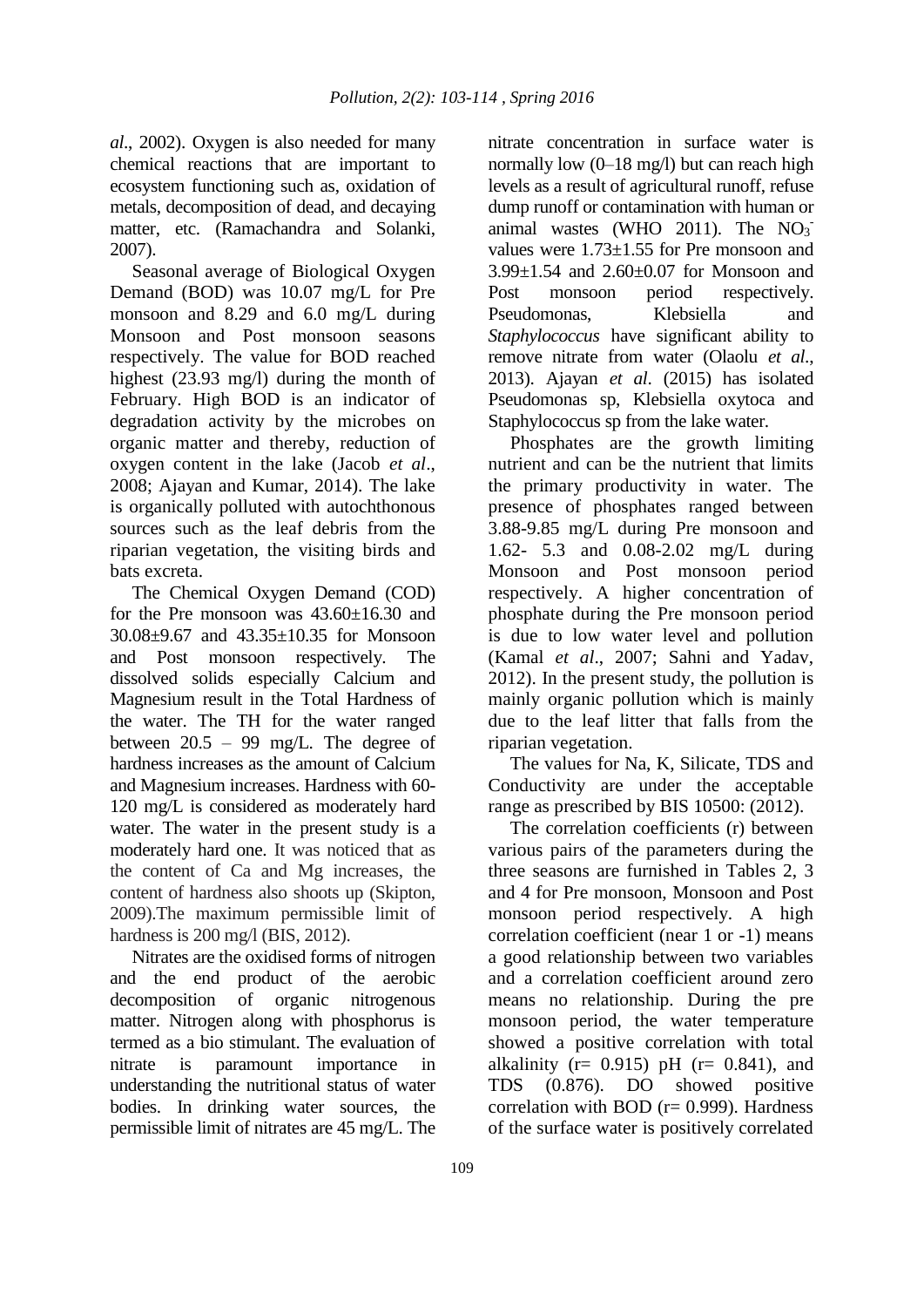with anions namely, Nitrate, Phosphate and Silicate and with cations like  $Ca^{2+}$ , Mg<sup>2+</sup> and  $Na^{2+}$ . Hence from the correlation analysis, it signifies that the hardness of the surface water samples are of both typestemporary and permanent.

**Table 2. Correlation Coefficient between Physico chemical parameters Pre Monsoon 2013** 

|                   | WT | pH    | <b>DO</b> | <b>BOD</b> | <b>COD</b> | TA       | NO3-     | NO <sub>2</sub> - | CaH      | TH       | MgH      | <b>Phos</b> | <b>Sil</b> | Na       | ${\bf K}$ | <b>TDS</b> | Cond    |
|-------------------|----|-------|-----------|------------|------------|----------|----------|-------------------|----------|----------|----------|-------------|------------|----------|-----------|------------|---------|
| WT                |    | 0.841 | $-0.592$  | $-0.557$   | $-0.184$   | 0.915    | $-0.469$ | 0.857             | 0.289    | $-0.143$ | $-0.224$ | 0.261       | 0.085      | $-0.577$ | 0.602     | 0.876      | 0.430   |
| pH                |    |       | $-0.341$  | $-0.312$   | 0.268      | 0.905    | $-0.336$ | 0.903             | $-0.172$ | $-0.48$  | $-0.519$ | $-0.301$    | $-0.131$   | $-0.915$ | 0.8099    | 0.997      | 0.357   |
| DO                |    |       |           | 0.999      | $-0.108$   | $-0.232$ | 0.968    | $-0.702$          | 0.033    | 0.432    | 0.525    | $-0.432$    | 0.534      | 0.252    | $-0.622$  | $-0.365$   | 0.420   |
| <b>BOD</b>        |    |       |           |            | $-0.130$   | $-0.192$ | 0.974    | $-0.68$           | 0.058    | 0.446    | 0.537    | $-0.432$    | 0.561      | 0.237    | $-0.616$  | $-0.334$   | 0.459   |
| <b>COD</b>        |    |       |           |            |            | $-0.159$ | $-0.347$ | 0.336             | $-0.994$ | $-0.931$ | $-0.887$ | $-0.806$    | $-0.857$   | $-0.627$ | 0.664     | 0.203      | $-0.62$ |
| TA                |    |       |           |            |            |          | $-0.126$ | 0.746             | 0.251    | $-0.07$  | $-0.119$ | $-0.001$    | 0.274      | $-0.668$ | 0.512     | 0.928      | 0.676   |
| NO <sub>3</sub> - |    |       |           |            |            |          |          | $-0.706$          | 0.279    | 0.627    | 0.703    | $-0.224$    | 0.727      | 0.349    | $-0.720$  | $-0.342$   | 0.587   |
| NO <sub>2</sub> - |    |       |           |            |            |          |          |                   | $-0.233$ | $-0.632$ | $-0.693$ | $-0.102$    | $-0.412$   | $-0.836$ | 0.926     | 0.906      | 0.014   |
| CaH               |    |       |           |            |            |          |          |                   |          | 0.889    | 0.837    | 0.820       | 0.839      | 0.551    | $-0.579$  | 0.105      | 0.644   |
| TH                |    |       |           |            |            |          |          |                   |          |          | 0.994    | 0.616       | 0.908      | 0.755    | $-0.876$  | $-0.437$   | 0.596   |
| MgH               |    |       |           |            |            |          |          |                   |          |          |          | 0.534       | 0.910      | 0.758    | 0.909     | $-0.476$   | 0.593   |
| Phos              |    |       |           |            |            |          |          |                   |          |          |          |             | 0.387      | 0.616    | $-0.383$  | $-0.234$   | 0.123   |
| Sil               |    |       |           |            |            |          |          |                   |          |          |          |             |            | 0.422    | $-0.683$  | $-0.088$   | 0.872   |
| Na                |    |       |           |            |            |          |          |                   |          |          |          |             |            |          | $-0.899$  | $-0.844$   | $-0.07$ |
| $\bf K$           |    |       |           |            |            |          |          |                   |          |          |          |             |            |          |           | 0.786      | $-0.25$ |
| <b>TDS</b>        |    |       |           |            |            |          |          |                   |          |          |          |             |            |          |           |            | 0.390   |
| Cond              |    |       |           |            |            |          |          |                   |          |          |          |             |            |          |           |            |         |

**Table 3. Correlation Coefficient between Physico chemical parameters Monsoon 2013** 

|                   | WT | pH       | DO.   | <b>BOD</b> | <b>COD</b> | TA       | NO3-    | NO <sub>2</sub> - | CaH      | TH       | MgH      | Phos     | Sil      | Na           | $\mathbf K$ | <b>TDS</b> | Cond    |
|-------------------|----|----------|-------|------------|------------|----------|---------|-------------------|----------|----------|----------|----------|----------|--------------|-------------|------------|---------|
| WT                |    | $-0.576$ | 0.302 | 0.180      | 0.773      | $-0.419$ | 0.480   | 0.696             | $-0.193$ | 0.490    | $-0.183$ | $-0.577$ | 0.577    | 0.577        | 0.577       | 0.642      | 0.898   |
| pH                |    |          | 0.60  | 0.69       | $-0.96$    | 0.98     | $-0.99$ | $-0.90$           | $-0.68$  | 0.42     | 0.90     | 0.99     | $-0.99$  | $-0.99$      | $-0.99$     | $-0.89$    | $-0.87$ |
| DO                |    |          |       | 0.99       | $-0.37$    | 0.73     | $-0.68$ | $-0.35$           | $-0.99$  | 0.97     | 0.88     | 0.60     | $-0.60$  | $-0.60$      | $-0.60$     | $-0.43$    | $-0.13$ |
| <b>BOD</b>        |    |          |       |            | $-0.48$    | 0.81     | $-0.77$ | $-0.45$           | $-0.99$  | 0.94     | 0.93     | 0.69     | $-0.69$  | $-0.69$      | $-0.69$     | $-0.53$    | 0.26    |
| <b>COD</b>        |    |          |       |            |            | $-0.89$  | 0.92    | 0.91              | 0.47     | $-0.17$  | $-0.76$  | $-0.96$  | 0.96     | 0.96         | 0.96        | 0.91       | 0.96    |
| TA                |    |          |       |            |            |          | $-0.99$ | $-0.82$           | $-0.80$  | 0.58     | 0.96     | 0.98     | $-0.98$  | $-0.98$      | $-0.98$     | $-0.87$    | $-0.76$ |
| NO <sub>3</sub> - |    |          |       |            |            |          |         | 0.88              | 0.76     | $-0.52$  | $-0.94$  | $-0.98$  | 0.98     | 0.98         | 0.98        | 0.85       | 0.81    |
| NO <sub>2</sub> - |    |          |       |            |            |          |         |                   | 0.443    | $-0.17$  | $-0.70$  | $-0.88$  | 0.88     | 0.88         | 0.88        | 0.682      | 0.914   |
| CaH               |    |          |       |            |            |          |         |                   |          | $-0.949$ | $-0.928$ | $-0.689$ | 0.689    | 0.689        | 0.689       | 0.526      | 0.247   |
| TH                |    |          |       |            |            |          |         |                   |          |          | 0.766    | 0.428    | $-0.428$ | $-0.428$     | $-0.428$    | $-0.263$   | 0.066   |
| MgH               |    |          |       |            |            |          |         |                   |          |          |          | 0.908    | $-0.908$ | $-0.908$     | $-0.908$    | $-0.770$   | $-0.58$ |
| Phos              |    |          |       |            |            |          |         |                   |          |          |          |          | $-1$     | $-1$         | -1          | $-0.912$   | $-0.86$ |
| Sil               |    |          |       |            |            |          |         |                   |          |          |          |          |          | $\mathbf{1}$ |             | 0.912      | 0.869   |
| Na                |    |          |       |            |            |          |         |                   |          |          |          |          |          |              |             | 0.912      | 0.869   |
| $\bf K$           |    |          |       |            |            |          |         |                   |          |          |          |          |          |              |             | 0.912      | 0.869   |
| <b>TDS</b>        |    |          |       |            |            |          |         |                   |          |          |          |          |          |              |             |            | 0.830   |
| Cond              |    |          |       |            |            |          |         |                   |          |          |          |          |          |              |             |            |         |

#### **Table 4. Correlation Coefficient between Physico chemical parameters Post Monsoon 2013**

|                   | WT | pH       | DO       | <b>BOD</b> | <b>COD</b> | TА       | NO3-         | NO <sub>2</sub> - | CaH      | TH       | MgH      | Phos     | <b>Sil</b> | Na       | K        | <b>TDS</b> | Cond       |
|-------------------|----|----------|----------|------------|------------|----------|--------------|-------------------|----------|----------|----------|----------|------------|----------|----------|------------|------------|
| WT                |    | $-0.860$ | $-0.024$ | 0.024      | 0.702      | 0.386    | $\mathbf{0}$ | 0.179             | 0.070    | 0.648    | 0.660    | $-0.848$ | 0.144      | 0.535    | 0.732    | 0.001      | $^{\circ}$ |
| pH                |    |          | 0.010    | 0.686      | $-0.673$   | $-0.508$ | $-0.108$     | $-0.099$          | 0.327    | $-0.685$ | $-0.687$ | 0.491    | 0.326      | $-0.699$ | $-0.899$ | 0.107      | $-0.10$    |
| DO                |    |          |          | 0.993      | 0.684      | 0.852    | $-0.971$     | 0.970             | 0.623    | 0.708    | 0.701    | 0.278    | 0.416      | $-0.705$ | $-0.437$ | 0.971      | $-0.97$    |
| <b>BOD</b>        |    |          |          |            | 0.665      | 0.809    | $-0.992$     | 0.978             | 0.708    | 0.676    | 0.671    | 0.224    | 0.516      | $-0.755$ | $-0.495$ | 0.992      | $-0.99$    |
| <b>COD</b>        |    |          |          |            |            | 0.915    | $-0.653$     | 0.794             | 0.394    | 0.991    | 0.994    | $-0.358$ | 0.287      | $-0.05$  | 0.285    | 0.654      | $-0.65$    |
| TA                |    |          |          |            |            |          | $-0.761$     | 0.868             | 0.312    | 0.951    | 0.946    | 0.046    | 0.125      | $-0.231$ | 0.096    | 0.761      | $-0.76$    |
| NO3-              |    |          |          |            |            |          |              | $-0.978$          | $-0.790$ | $-0.649$ | $-0.646$ | $-0.142$ | $-0.618$   | 0.786    | 0.532    | $-0.999$   |            |
| NO <sub>2</sub> - |    |          |          |            |            |          |              |                   | 0.722    | 0.792    | 0.790    | 0.039    | 0.551      | $-0.641$ | $-0.346$ | 0.978      | $-0.97$    |
| CaH               |    |          |          |            |            |          |              |                   |          | 0.317    | 0.325    | $-0.258$ | 0.969      | $-0.771$ | $-0.626$ | 0.790      | $-0.79$    |
| TH                |    |          |          |            |            |          |              |                   |          |          | 0.999    | $-0.254$ | 0.188      | $-0.40$  | 0.297    | 0.650      | $-0.64$    |
| MgH               |    |          |          |            |            |          |              |                   |          |          |          | $-0.273$ | 0.200      | $-0.037$ | 0.300    | 0.647      | $-0.64$    |
| Phos              |    |          |          |            |            |          |              |                   |          |          |          |          | $-0.428$   | $-0.407$ | $-0.481$ | 0.140      | $-0.14$    |
| Sil               |    |          |          |            |            |          |              |                   |          |          |          |          |            | $-0.647$ | $-0.550$ | 0.619      | $-0.61$    |
| Na                |    |          |          |            |            |          |              |                   |          |          |          |          |            |          | 0.941    | $-0.785$   | 0.786      |
| $\bf K$           |    |          |          |            |            |          |              |                   |          |          |          |          |            |          |          | $-0.532$   | 0.532      |
| <b>TDS</b>        |    |          |          |            |            |          |              |                   |          |          |          |          |            |          |          |            | $-0.99$    |
| Cond              |    |          |          |            |            |          |              |                   |          |          |          |          |            |          |          |            |            |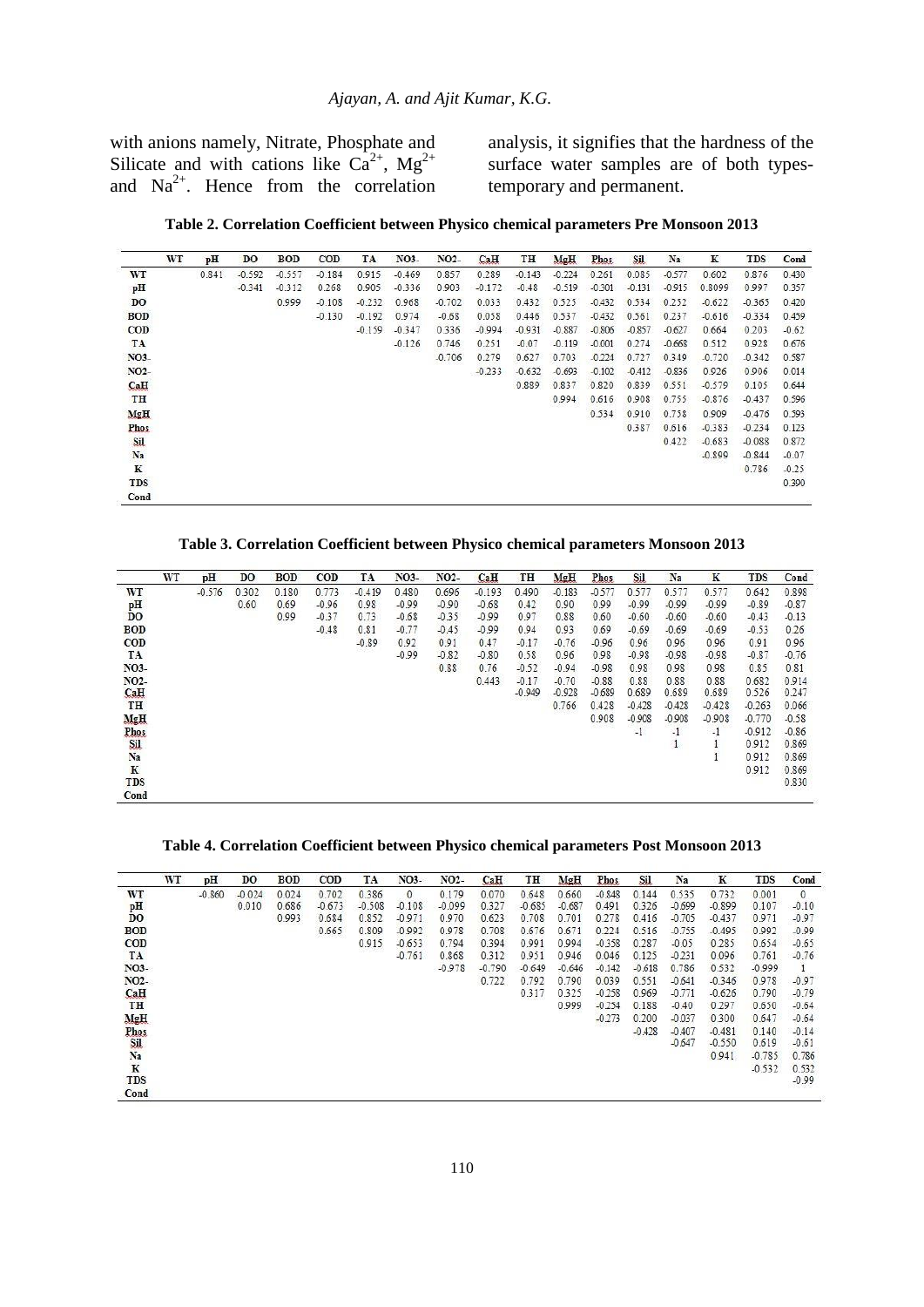During the monsoon season, Silicate showed strong positive correlation with Sodium and Potassium  $(r=1)$ . During the post monsoon period DO showed significant correlation with BOD. There was a negative correlation with water temperature and Nitrate and Conductivity (r=0).

The results of the various parameters used for calculating the WQI is given in Table 5.

The values for DO, BOD and Phosphates showed some deviations from the objective values and are responsible for the value of water quality index.

The calculated values of CCME WQI for Museum Lake is given in Table 6.

Table 6 presents a summary of three measures of variance, i.e. F1 (scope), F2 (frequency), and F3 (amplitude) of water use for protection of aquatic life. The table shows, F3 has lower values than F1 and F2. It denotes that there are a less percentage of individual failed tests.

Table 7 shows the categories of water quality based on WQI value obtained.

| <b>Month</b>     | pH    | D <sub>O</sub> | <b>BOD</b>      | <b>COD</b> | TA    | NO <sub>3</sub> | <b>TH</b> | <b>PHOS</b> | <b>TDS</b> | <b>COND</b> |
|------------------|-------|----------------|-----------------|------------|-------|-----------------|-----------|-------------|------------|-------------|
| <b>FEB</b>       | 6.71  | 26.6           | 23.93*          | 48.75      | 19.50 | 3.61            | 75.5      | 3.88        | 71.16      | 156.89      |
| <b>MAR</b>       | 6.58  | $2.95*$        | 1.95            | 42.63      | 18.5  | 0.53            | 69        | $9.46*$     | 69.5       | 149.06      |
| <b>APR</b>       | 7.5   | $3.7*$         | $3.2*$          | 61         | 24    | 0.39            | 34.25     | 4.29        | 85.29      | 154.6       |
| <b>MAY</b>       | 7.1   | 11.9           | $11.2*$         | 22         | 24.25 | 2.37            | 99        | $9.85*$     | 79.23      | 164.23      |
| <b>JUN</b>       | 7.1   | 10.38          | $11.2*$         | 22         | 19.5  | 2.5             | 66        | $5.3*$      | 76.6       | 140.1       |
| JULY             | 7.06  | 10.38          | $11.2*$         | 22         | 19.5  | 2.83            | 66        | $5.3*$      | 73.34      | 141.8       |
| <b>AUG</b>       | 6.5   | $2.25*$        | 1.15            | 35         | 13    | 5.52            | 50.8      | 1.62        | 79.86      | 148.39      |
| <b>SEPT</b>      | 6.5   | 10.1           | $9.59*$         | 41.3       | 14.5  | 5.1             | 69        | 1.62        | 81.06      | 158.1       |
| <b>OCT</b>       | 7.6   | $4.91*$        | 2.99            | 29         | 15.8  | 2.63            | 20.5      | 1.98        | 71.16      | 156.9       |
| <b>NOV</b>       | 6.98  | 15.53          | $14.1*$         | 53.5       | 18.8  | 2.49            | 93        | 1.62        | 92.1       | 144.8       |
| <b>DEC</b>       | 6.5   | $4.6*$         | 2.66            | 46.8       | 17    | 2.63            | 69        | 0.08        | 71.2       | 156.9       |
| <b>JAN</b>       | 6.5   | 7.29           | $4.23*$         | 44.1       | 17.8  | 2.63            | 70.5      | 2.02        | 71.16      | 156.9       |
| <b>Objective</b> | $6-9$ | >5             | $\triangleleft$ | $<$ 250    | $200$ | <10             | $200$     | $<$ 5       | < 500      | $<$ 300     |

| Table 5. The parameters used for calculating WQI |  |  |  |
|--------------------------------------------------|--|--|--|
|--------------------------------------------------|--|--|--|

**Table 6. Calculated values of CCME WQI**

| Term of the Index        | Values |
|--------------------------|--------|
| Scope F1                 | 30     |
| Frequency F <sub>2</sub> | 14.166 |
| <b>Nse</b>               | 0.2159 |
| Amplitude F3             | 1.776  |
| <b>CCME WOI</b>          | 80.81  |

|  |  | Table 7. Categories of water quality based on WQI value |  |  |  |  |  |  |
|--|--|---------------------------------------------------------|--|--|--|--|--|--|
|--|--|---------------------------------------------------------|--|--|--|--|--|--|

| WOI Value | Comments about<br>water quality | Description                                                                                                                 |
|-----------|---------------------------------|-----------------------------------------------------------------------------------------------------------------------------|
| 95-100    | Excellent                       | Conditions very close to natural or pristine levels and water is<br>protected with a virtual absence of threat.             |
| 80-94     | Good                            | Conditions rarely depart from natural or desirable levels and the<br>water is protected with only a minor degree of threat. |
| 65-79     | Fair                            | Water quality is protected but occasionally threatened or impaired.                                                         |
| $45-64$   | Marginal                        | Water quality is frequently threatened or impaired.                                                                         |
| $0-44$    | Poor                            | Water quality is almost always threatened or impaired.                                                                      |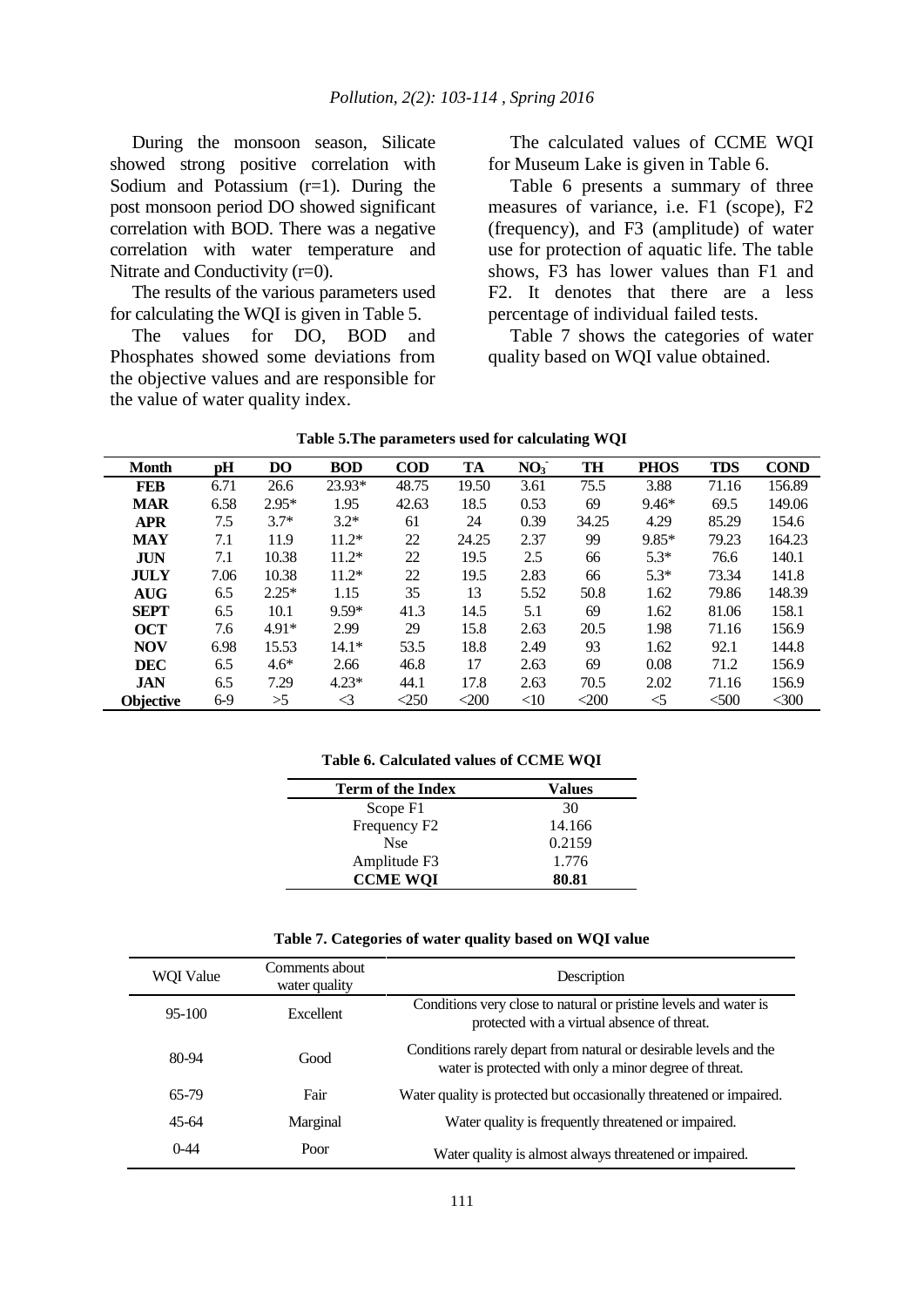The water quality index results show that it comes under the category Good. The water body is an undisturbed ecosystem in the midst of the busy city and which is inside a busy tourist area. The DO, BOD and Phosphate values do not meet the desired limit for water quality. All other parameters taken to calculate the water quality index falls under the acceptable limits of quality standards.

### **CONCLUSION**

The water chemistry changes observed in the present study shows no threats to the water body. The lake is carefully protected well under the CZA and the Department of Museum and Zoo. Though the abandoned water bottles thrown by the zoo tourists are a threat to the water, strict rules and regulations are to be made to check this. The overall water quality index implicates that the conditions rarely depart from natural or desirable levels and the water is protected with only a minor degree of threat. The water is capable of protecting and preserving the aquatic fauna and flora and the good number of birds associated with the lake. Regular monitoring of the water quality status is a requirement in order to prevent the quality deterioration. Moreover, if maintained properly this water body can be treated as a major drinking water source for the animals.

### **ACKNOWLEDGEMENT**

Sincere thanks to the Director Museum and Zoo, Superintendent and Zoo Veterinarian, Thiruvananthapuram for their support during the study period.

#### **REFERENCES**

Anila, P., Ajayan, A. and Kumar, K.G. (2014) A Preliminary Study of the Physico Chemical Parameters of the Pond in Thiruvananthapuram Zoo, Kerala, India with Special Reference to Phytoplankton Diversity Journal of Aquatic Biology and Fisheries, 2(2): 36- 40C.

Anila, P., Ajayan, J., Ajit, B. and Kumar, K.G. (2015). Microbial Quality of the Lake inside Thiruvananthapuram Zoological Garden, Kerala, India IJABPT, 6(3: 49-55.

APHA, American Public Health Association (2005). Standard Methods for the Examination of Water and Wastewater, 21st Edition Washington, DC.

Bhatnagar, A. and Devi, P. (2012). Applications of correlation and regression analysis in assessing lentic water quality: a case study at Brahmsarovar Kurukshetra, India. International Journal Of Environmental Sciences. 3(2): 813-820.

Bordalo, A.A., Nilsumranchit, W. and Chalermwat, K. (2001). Water quality and uses of the Bangpakonk River (Eastern Thailand), Water Research, 35(15): 3635–3642.

Canadian Council of Ministers of the Environment (2001). Canadian Water Quality Guidelines for the Protection of Aquatic Life: CCME Water Quality Index 1.0, user's manual in Canadian Environmental Quality Guidelines, 1999, Winnipeg.pp: 1-5.

Central Pollution Control Board, CPCB (1995). Classification of Inland surface waters (CPCB Standards). Water Quality Parivesh, 1(4): 6.

Cude, C. (2001). Oregon water quality index: A tool for evaluating water quality management effectiveness. Journal of American Water Resources Association, 37(1): 125–137.

Dhawale, P.G. and Ghyare, B.P. (?). Assessment of Physico-Chemical Status of Water in Pus Dam of Pusad Tahsil Journal of Natural Sciences Research, 5(9): 1-6

Dhinamala, K., Pushpalatha M., Samuel T. and Raveen R. (2015). Seasonal variations of nutrients in Pulicat Lake, Tamil Nadu, India. International Journal of Fisheries and Aquatic Studies. 3(2): 264- 267.

Gokot, B., Varol, M., Kekleyen, A. and Kekleyan, A. (2010). Spatial and temporal variations in surface water quality of the dam reservoirs in the Tigris River basin, Turkey *Catena*. 92: 11-21.

Indian Standard DRINKING WATER SPECIFICATION (Second Revision) Bureau of Indian Standards (2012) pp 18 Downloaded on 24/04/2015.

Jacob (2008). Seasonal variation of hydrographic parameters and distribution of nutrients in the Veli - Akkulam Lake Complex. Indian Hydrobiology, 11(2): 281-288.

Kamal, D., Khan. A.N., Rahman, M.A., and Ahmed, F. (2007). Studies in physico-chemical properties of water of Mouri river Khulna,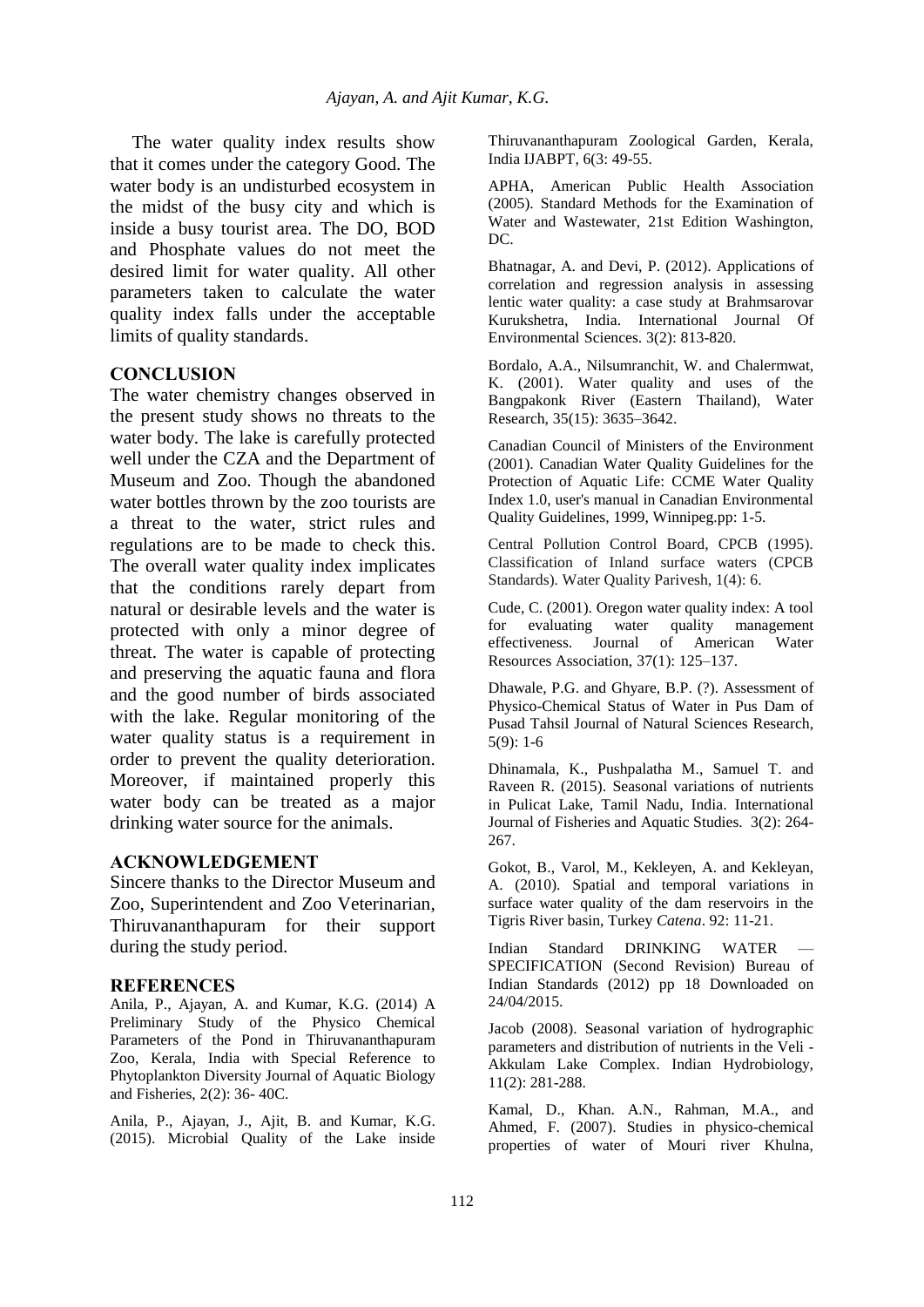Bangladesh. Pakistan J. of Biological Sciences 10(5): 710-717.

Kannel, P.R., Lee, S., Lee, Y.S., Kanel, S.R. and Khan, S.P. (2007). Application of water quality indices and dissolved oxygen as indicators for river water classification and urban impact assessment. Environmental Monitoring and Assessment, 132: 93–110.

Laluraj, C.M., Gopinath, G. and Dinesh Kumar, P. K. (2005). Groundwater chemistry of shallow aquifers in the costal zones of Cochin. India Applied Ecology and Environmental Research, 3(1): 133–139.

Lumb, A., Halliwell, D. and Sharma T. (2006). Application of CCME Water Quality Index to monitor water quality: A case of the Mackenzie River Basin, Canada. Environ. Monot. Assess. Basin, Canada, Environ.Monot.Assess. 113 (1-3): 411-429.

Mihir, P., Nihar, R., Samal, Malabika, B., Roy and Pankaj, K., Roy (2015). Water Quality Index as a Reliable Indicator of Water Pollution Level-A Case Study of Rudrasagar Lake, Tripura. IJIRSET, 4(8): 7801-7806.

Muniyan, M. and Ambedkar, G. (2011). Seasonal Variations in Physicochemical Parameters of Water Collected from Kedilam River at Visoor Cuddalore District, Tamil Nadu, India. International Journal of Environmental Biology. 1(2): 15-18.

Nikanorov and Brazhnikova, L.V. (2015). Types and Properties of Water – Vol. II - Water Chemical Composition of Rivers, Lakes And Wetlands– A.M. Downloaded on 15/09/2015.

Nikhil R. and Azeez, P. A. (2009). Spatial and temporal variations in surface water chemistry of a tropical river, the river Bharathapuzha in India. CURRENT SCIENCE, 96(2).

Okeke, C.O. and Igboanua, A.H. (2003). Characteristics and Quality Assessment of Surface Water and Groundwater Recourses of Akwa Town, Southeast, Nigeria. J. Niger Assoc. Hydrol. Geol., 14: 71-77.

Olaolu, T.D., Akpor, OBand, and Aderiye, B.I. (2013). Investigation of the Effect of Initial Biomass on Nitrate and Phosphate Removal from Synthetic Wastewater by Selected Bacteria Isolates Journal of Natural Sciences Research, 3(11): 39-49.

Øyvind, Hammer., D.A.T. Harper and P.D. Ryan PAST -PAlaeontological STatistics, ver. 1.34

Patricia, M., Castañé., Aníbal Sánchez-Caro, and Alfredo Salibián (2014). Water quality of the Luján river, a lowland watercourse near the metropolitan area of Buenos Aires (Argentina). Environ Monit Assess (2015) 187:645.

Prathap, Singh, R., and G. S. Regini Balasingh (2011). Limnological Studies of Kodaikanal Lake(Dindigul District), in special reference to Phytoplankton Diversity. Indian Journal of Fundamental and Applied Life Sciences. 1 (3):112-118.

Ramachandra, T, V. and Malvikaa Solanki. (2007). Ecological Assessment of Lentic Water Bodies of Bangalore. ENVIS Technical Report: 25 Jan 2007 Environmental Information System [ENVIS] Centre for Ecological Sciences, Indian Institute of Science, Bangalore, pp 105.

Ramakrishnaiah, C. R., Sadashivaiah, C., and Ranganna, G. (2009) Assessment of Water Quality Index for the Groundwater in Tumkur Taluk, Karnataka State, India. E-Journal of Chemistry, 6: 523-530.

Roberto Gaytán, José de Anda, and Fernando González-Farías (2009). Initial appraisal of water quality of Lake Santa Ana, Mexico. Lakes and Reservoirs: Resources and Management. 14: 49-55

Sabu, Joseph, Byma, Benziger, and Jobin, Thomas. (2010). Hydrochemistry and Environmental Status of Pazhayar River, Kanyakumari District, Southern Tamil Nadu. Recent Trends in Water Research: Hydrogeochemical and Hydrological Perspectives S Chidambaram AL Ramanathan, K Shivanna and R Arthur James(Eds.), Ik International Pvt Ltd. 178- 190

Sahni, Kavita. and Yadav, Sheela. (2012). Seasonal variation in physico-chemical parameters of Bharawas Pond,Rewari, Haryana. Asian J. Exp. Sci. 26 (1): 61-64.

Sharon, O, Skipton and Bruce J Dvorak. (2009). Drinking water: Hard water (Calcium and Magnesium) NebGuide Downloaded on 27/01/2015. Pp 3.

Sheela, A. M., J. Letha, and Sabu Joseph (2011). Environmental status of a tropical lake system. Environ Monit Assess., 180(1): 427-449.

Ugwu, A. I. and R.J. Wakawa (2012). A Study of Seasonal Physicochemical Parameters in River Usma. American Journal of Environmental Science, 8 (5): 569-576.

Varsha, Gupta. (2013) Feces of Captive Wild Mammal use as Bio-Indicator of Heavy Metal Pollution in Urban Air IJIRSET, 2(6): 2404-2411.

WHO (2011), World Health Organisation. Guidelines for drinking water quality, Geneva.